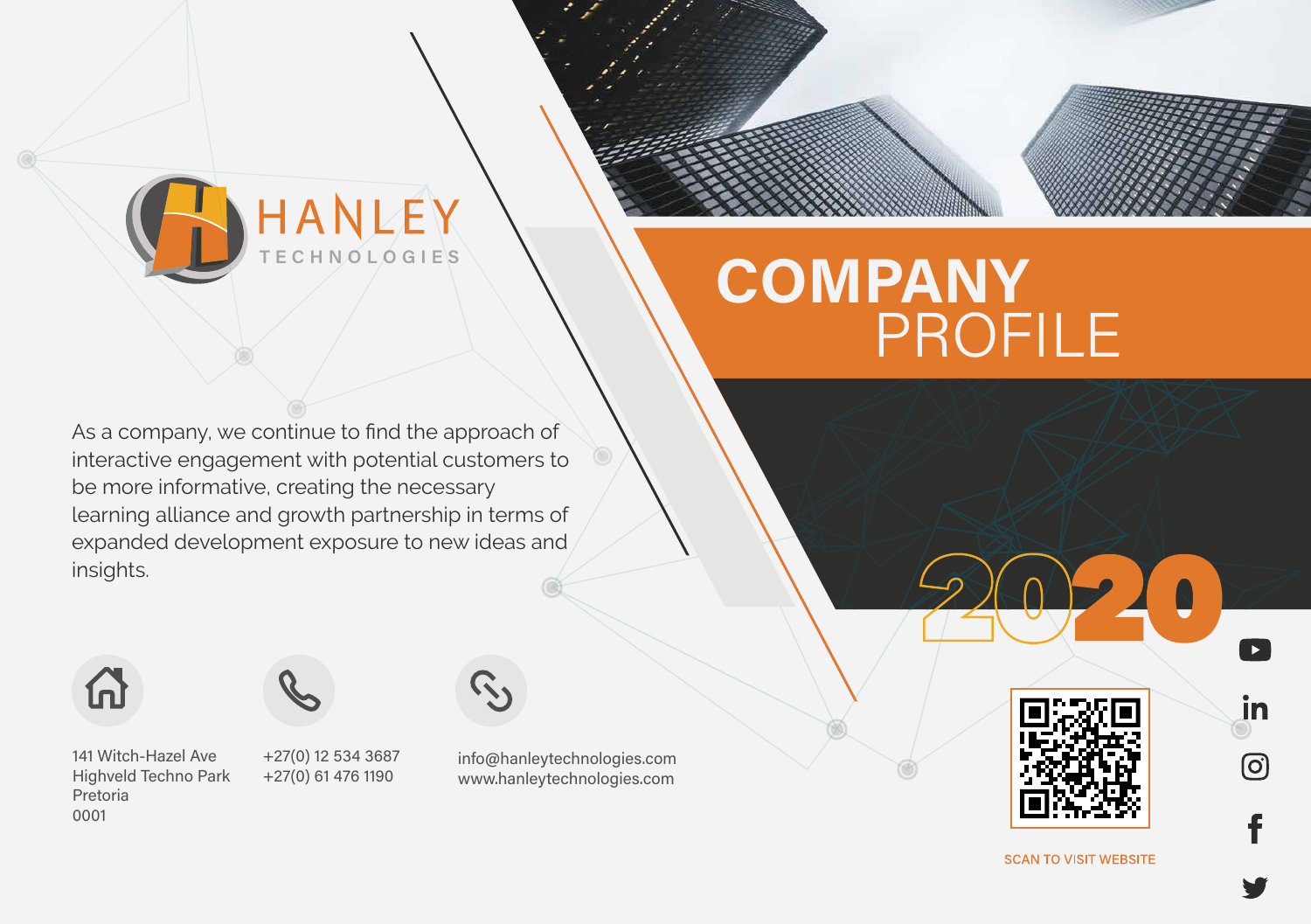# **Hello**

KATIMA

 $AWFL\lambda$ 

"Imagination is more important than knowledge. For knowledge is limited, whereas imagination embraces the entire world, stimulating progress, giving birth to evolution."

— Albert Einstein



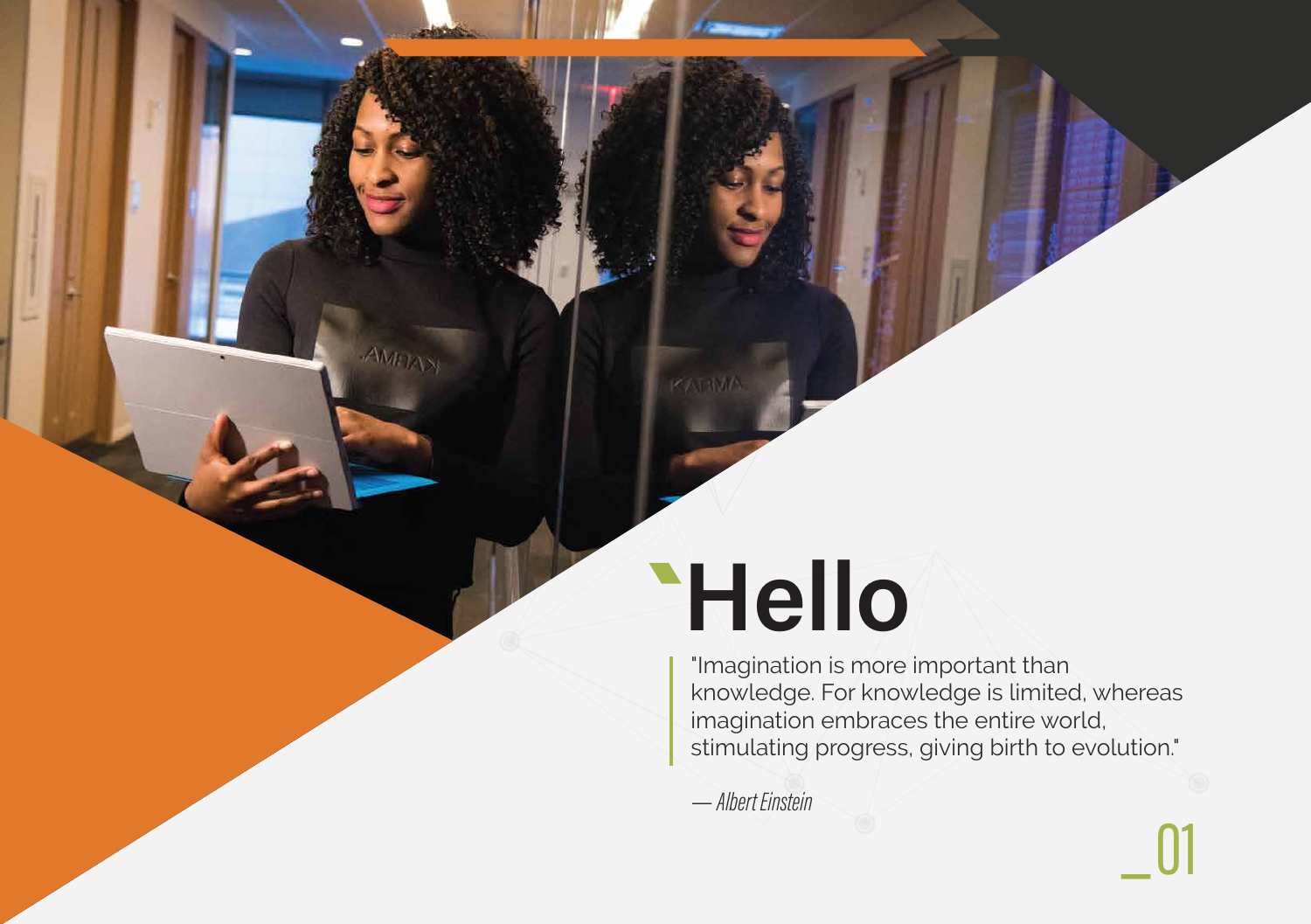# **Our Story**

Hanley Technologies is a top information technology and web design company based in South Africa that provides information communication technology (ICT) solutions, products and services using ultra-modern technologies and well verse team of experts.

We provide timely business information solutions. Our capacities involve web design & hosting, virtual tours development, software development, wireless technology, enterprise networking solutions, enterprise management, integration security technology, business intelligence, strategic delivery capabilities and a host of other ICT related services.

We also provide Strategic Business Trainings in Digital Business Marketing, Sales as well as digital customer Relations management.



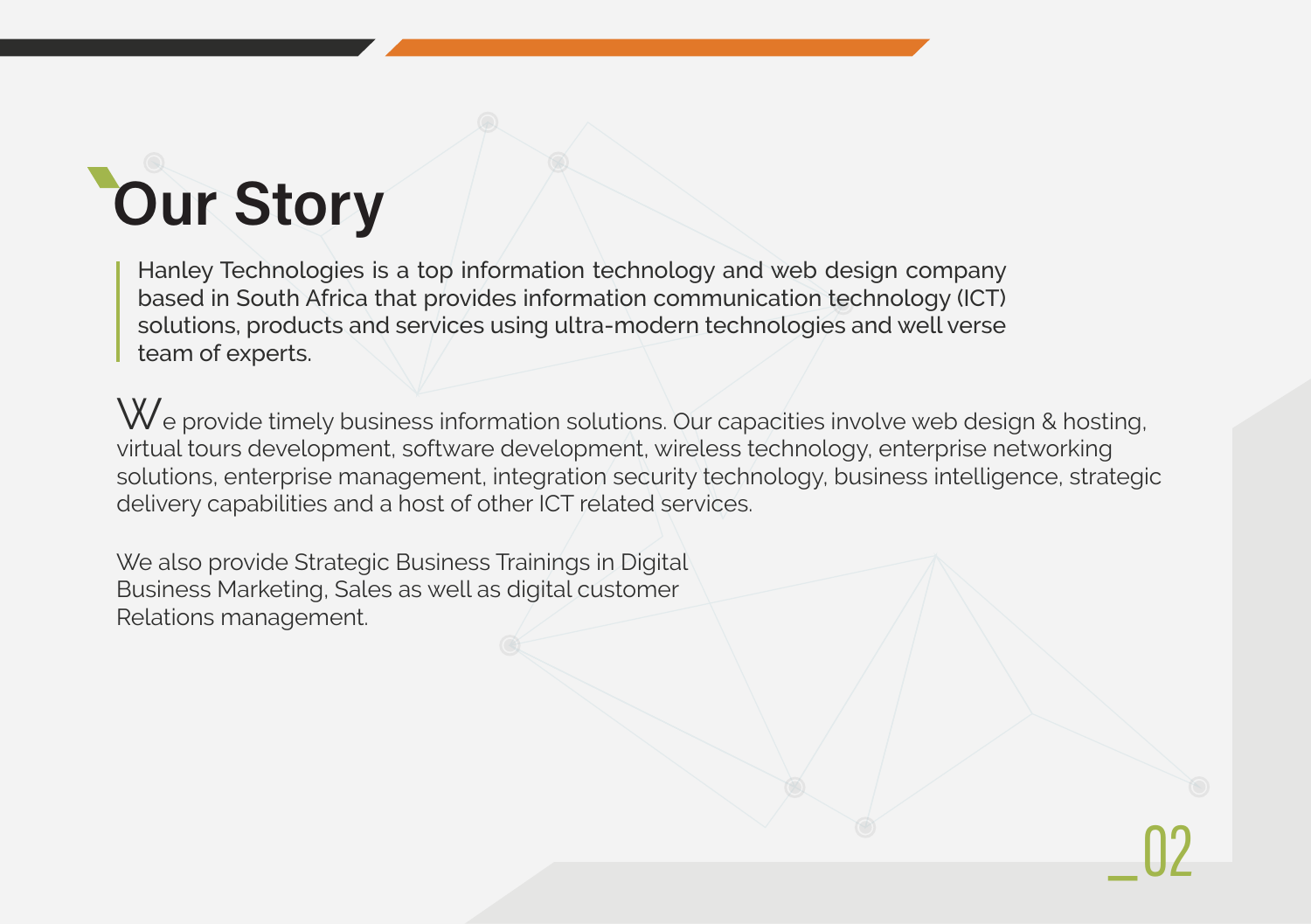# \_

 To be the ICT Company of choice by providing quality service and timely solutions through professional delivery of services such as website development, virtual tours, creative graphic services, search engine optimisation, software development, ICT consultancy, among others.

# **MISSION**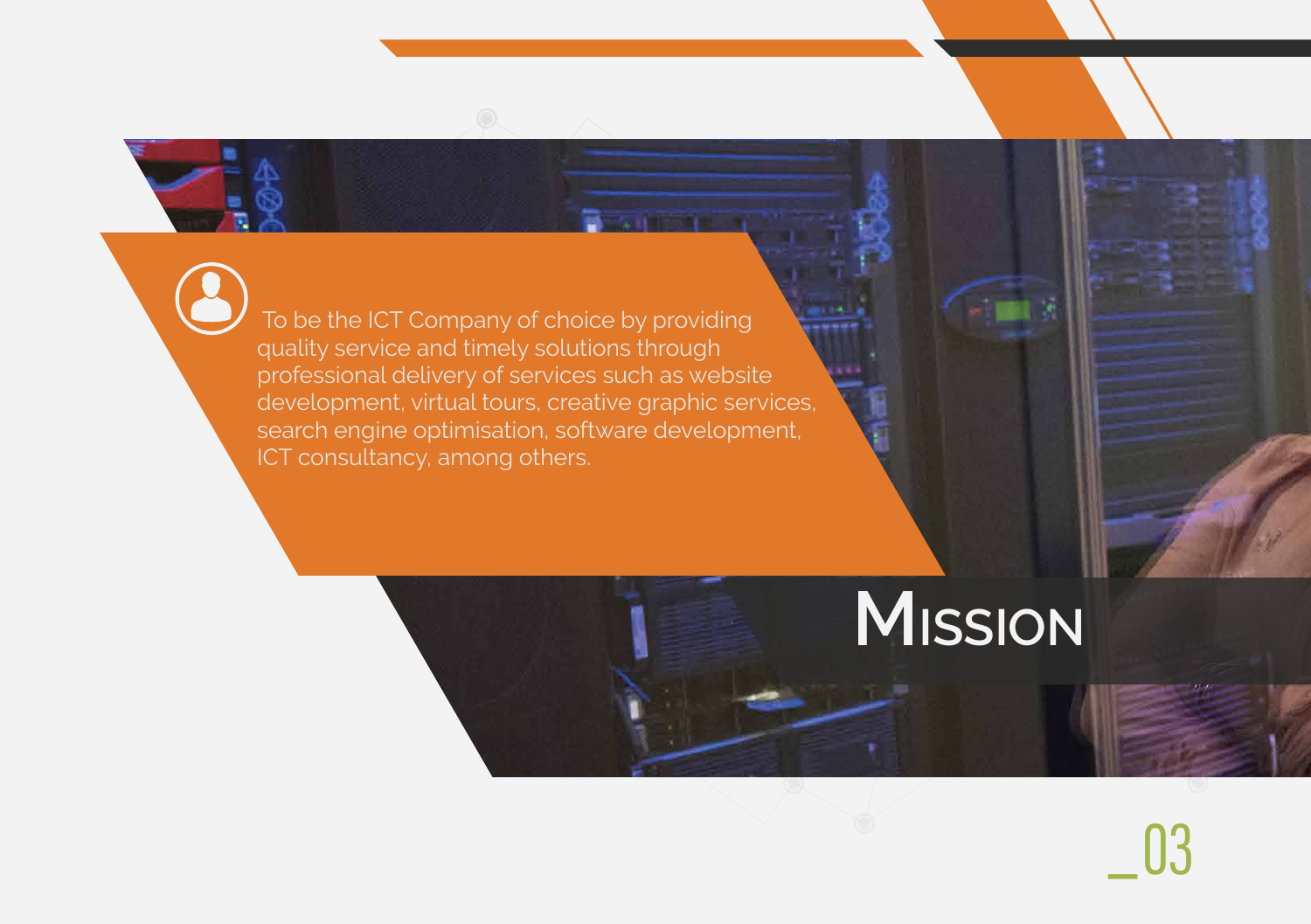

# **VISION**

 To be the company of choice in the provision of quality information communication technology services and timely solutions

Ñ.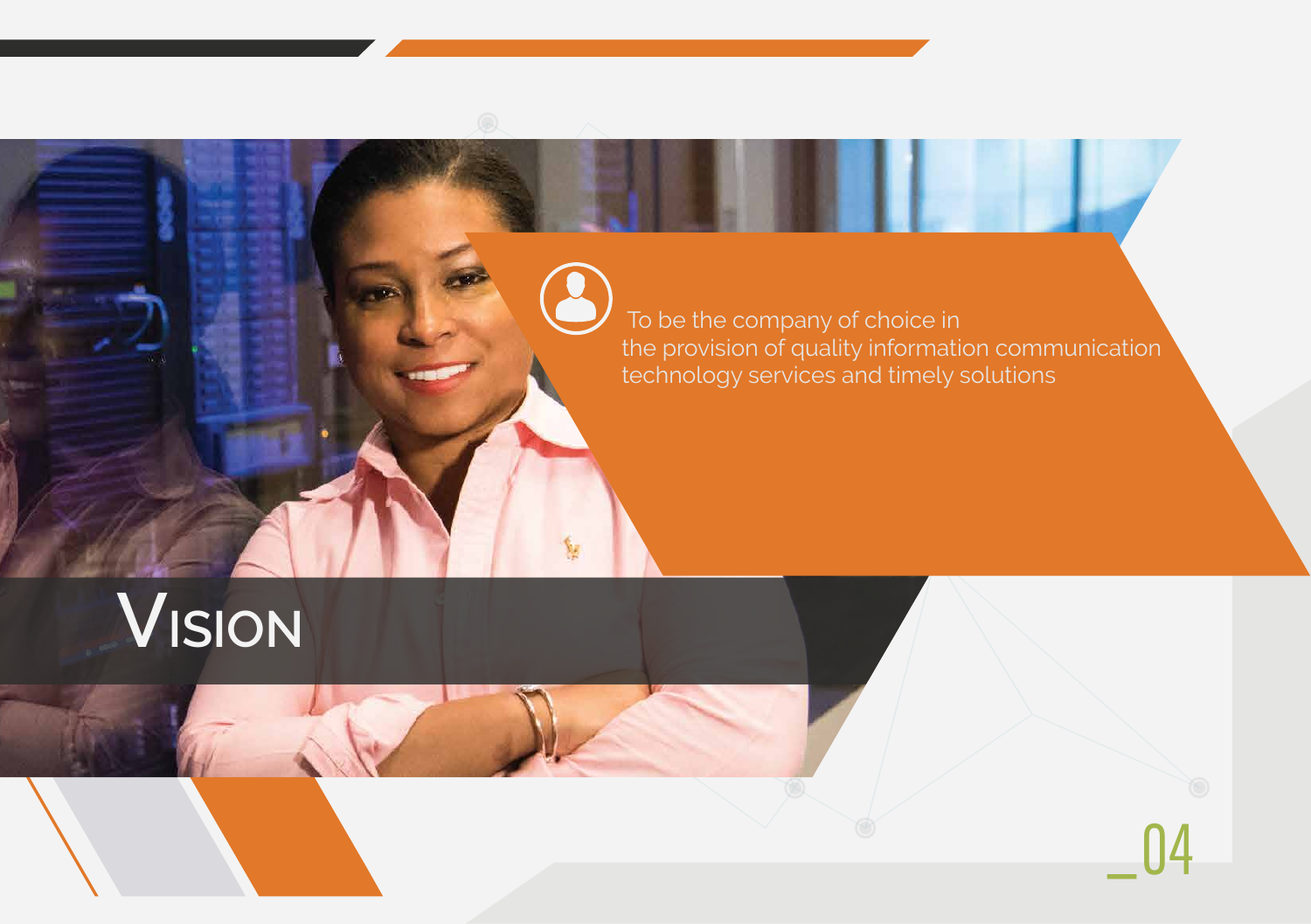

### **Solution Partner Partners**



pinnacle (intel)



# \_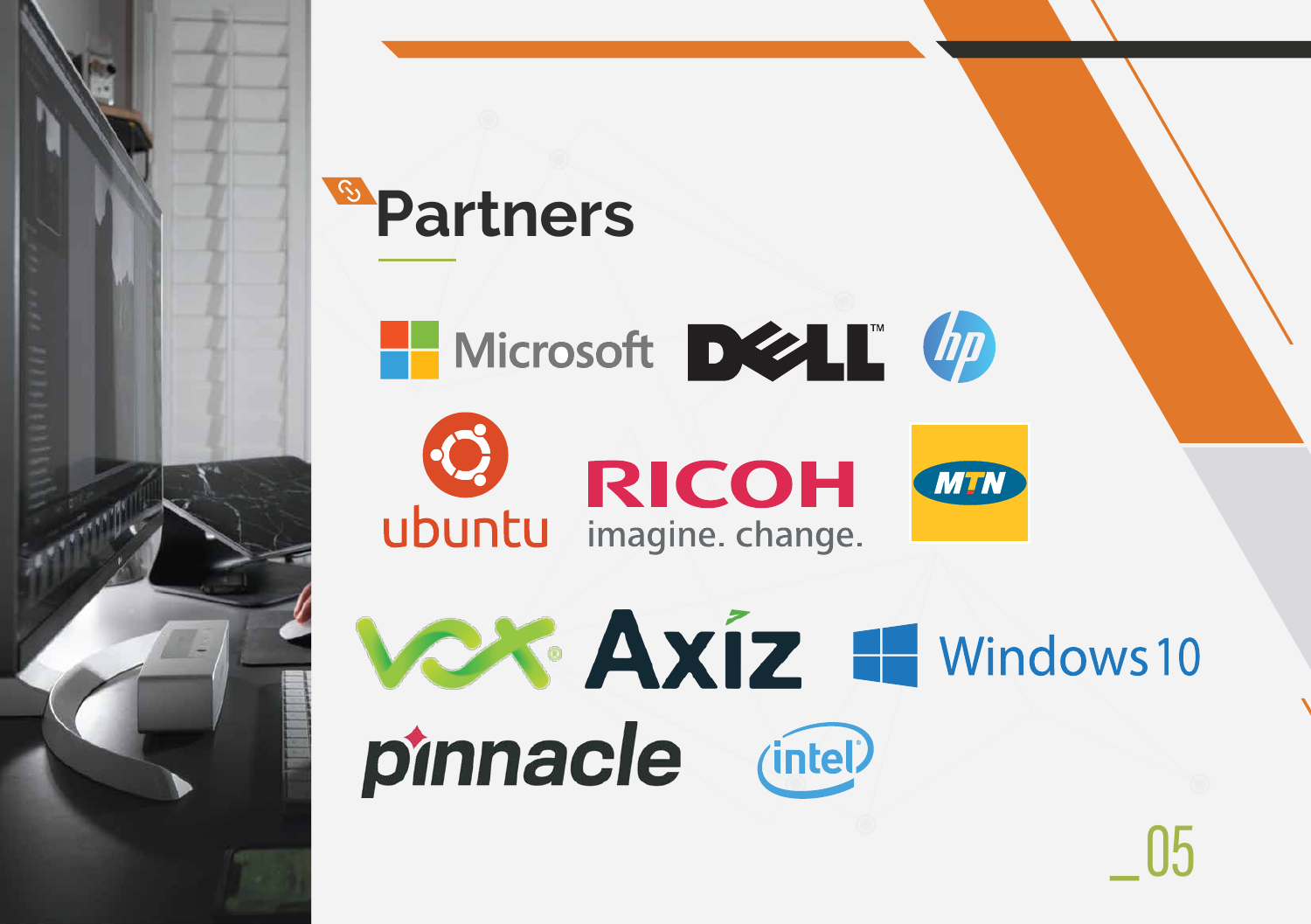

Desktops and other end-user equipment are at the forefront of organisational productivity. Poor support at desktop level results in worker frustration and loss of productivity.

## **Desktop Support**

Voice is still the king of business communications. We provide unified communications solutions to our clients. We are authorised re-sellers of leading brands of PABX manufacturers.

# Services

KAJAMA



#### **PABX**

Electronics Manufacturing including – amongst others Assembling/manufacturing of PCs and Laptops

## **Manufacturing**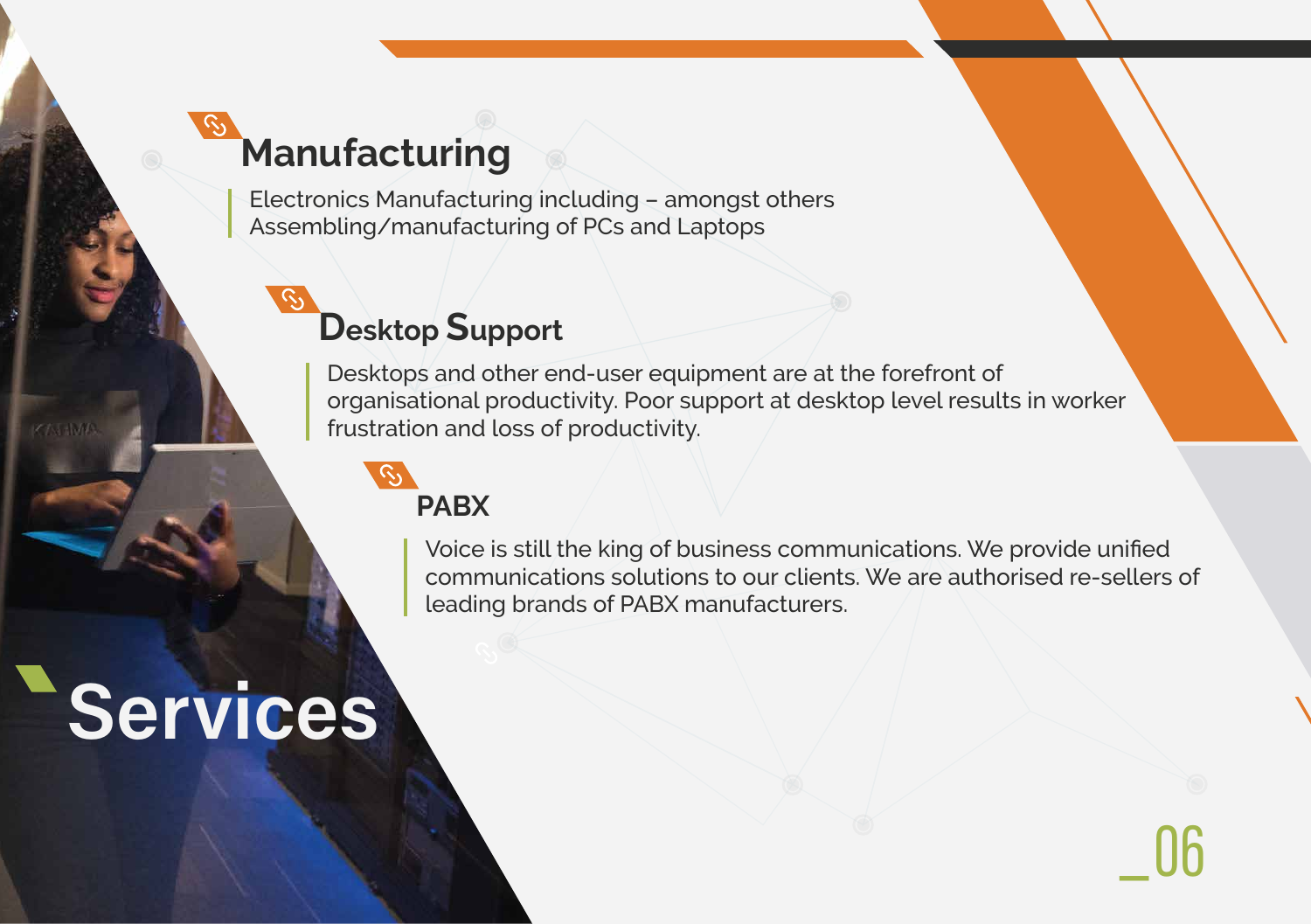Our approach to network services is to monitor all network elements ensuring they are operating properly. Any problems picked up by monitoring tools generates a trouble ticket that is allocated to a technician to resolve.

## **CCTV**

Closed circuit TV is vital for business security. At Hanley we specialise in providing intelligent CCTV solutions to meet your requirements. We partner with leading providers of CCTV equipment to bring you the most cost-effective solutions from design to deployment.

> \_ Hanley can design, implement and support security solutions based on firewalls, antivirus, intrusion inspection and unified threat management devices. At Hanley we can provide managed security where we monitor security devices and respond to security events such as hacking or antivirus outbreak.

## **NETWORKING**

## **IT SECURITY**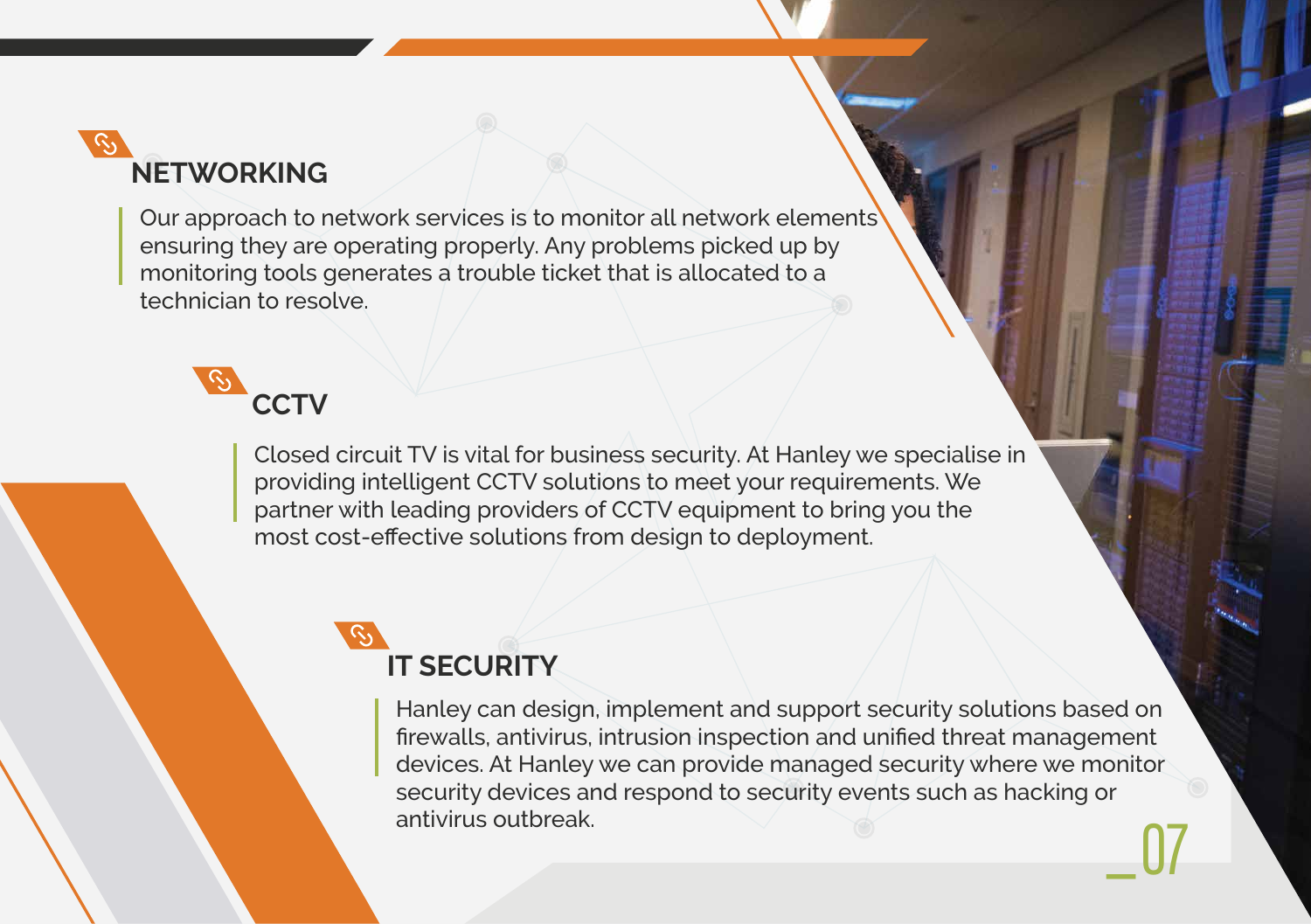$\mu$  liairite rance regime triat ensures your data is always sare an  $\alpha$  cannot we can be called in the case of  $\alpha$  beautiful cannot sell is like a beautiful car that  $\alpha$ Hanley offers server support packages that include remote monitoring of servers located at the client's own data centre and a preventative maintenance regime that ensures your data is always safe and servers are up most of the time.

# \_

#### **SERVER SUPPORT**

**CAST HAVAR** 

 $\overline{\phantom{a}}$ 

We provide solutions for data management including local and remote backup solutions. We do provide replication of services to offsite servers.

#### **BACKUP AND DATA RECOVERY**

At Hanley we can assist you manage the printing costs by providing a managed print solution. This solution will provide visibility on your printing costs patterns and provide a means to allocate printing costs to individual departments.

#### **MANAGED PRINT SOLUTIONS**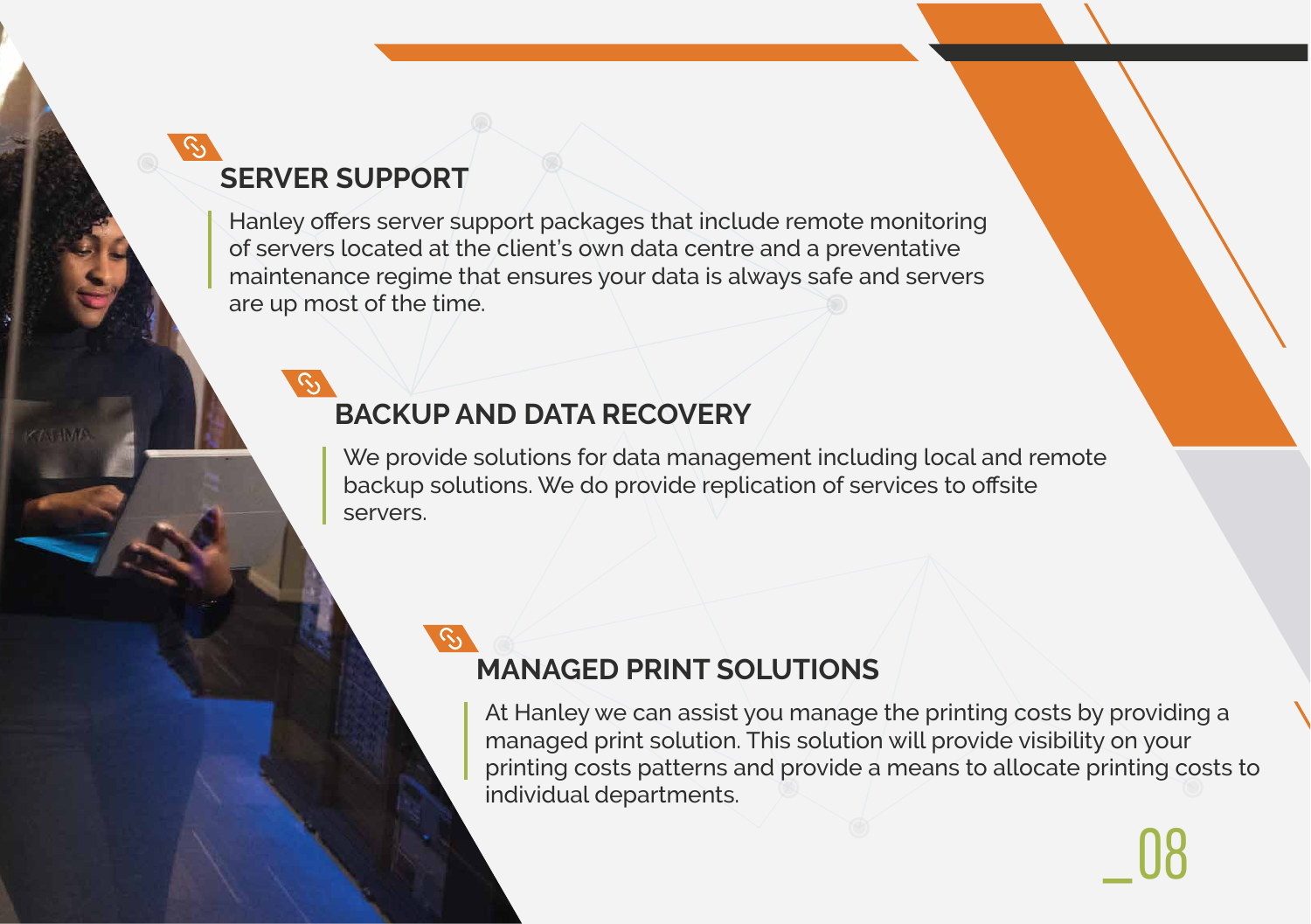\_

At the heart of the software evolution lie databases. Hanley is able to design, implement and support databases. Database administration is a service that can be procured from Hanley.

## **DATABASES**

Hanley is an accredited provider of fiber-to-business and fibre-to-the-home. Fibre is the fastest Internet connection yet. The future of connectivity is fibre. We provide cost-effective fibre services for home and business users. Get uncapped, capped, unshaped, shaped fibre to home or business.

## **FIBRE**

As the cost of travel escalates it becomes obvious that companies have to look to other ways of getting geographically distributed teams to work together. Video conferencing systems are a must for all progressive companies.

### **VIDEO CONFERENCING**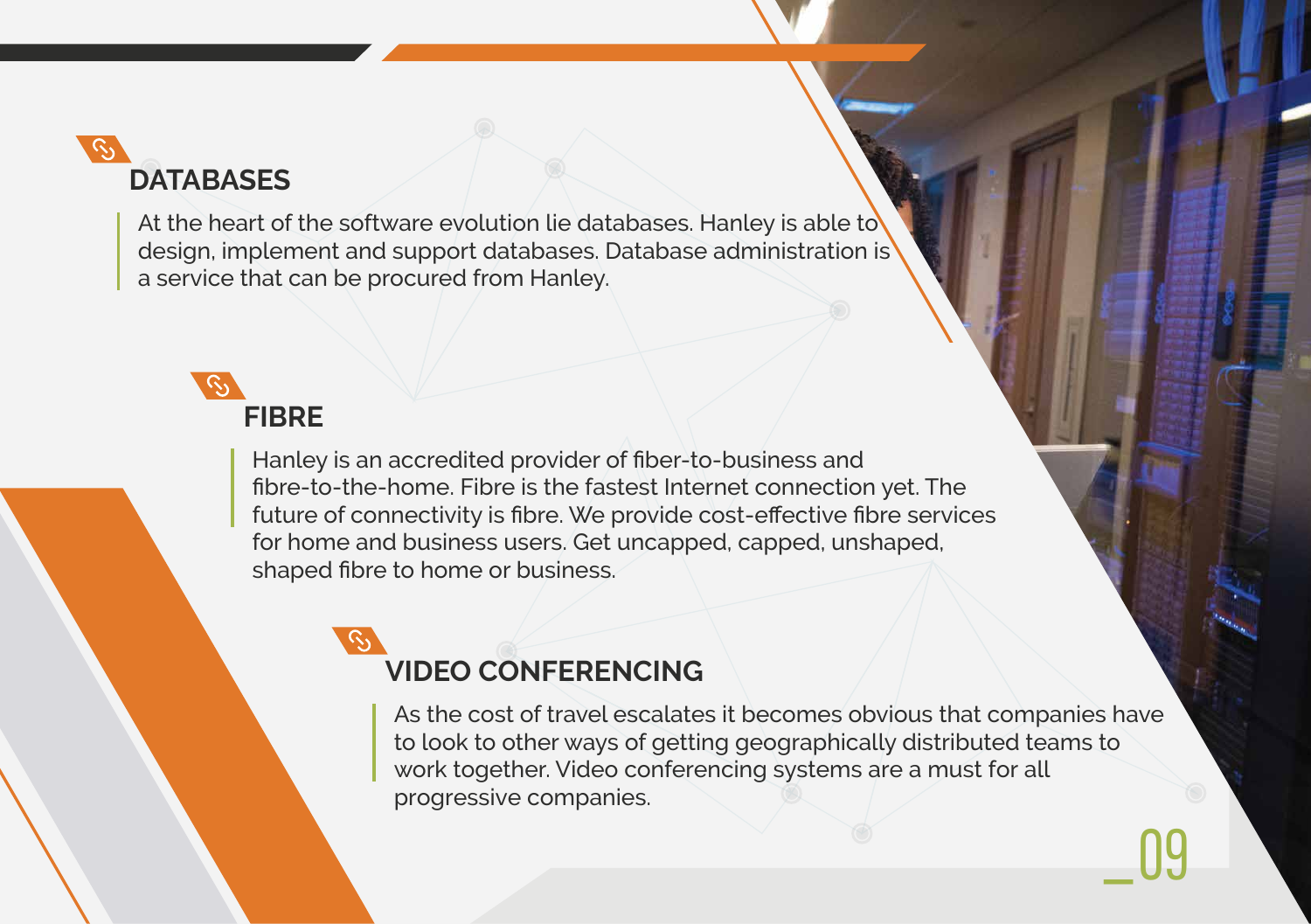

Hanley is supplier for computer hardware including desktops, laptops, switches, routers, wireless, etc.



would y to msule you get your day to day activities completed  $\sigma$  by providing state of the art office solution services We supply any office environment stationery to suit your needs. Whether you run a school or a small business, we have a wide range of stationery to insure you get your day to day activities completed with ease by providing state of the art office solution services

#### **HARDWARE**

### **CONSUMABLES**

KAJAMA

Closed circuit TV is vital for business security. At Hanley we specialise in providing intelligent CCTV solutions to meet your requirements. We partner with leading providers of CCTV equipment to bring you the most cost-effective solutions from design to deployment.

### **BIOMETRICS**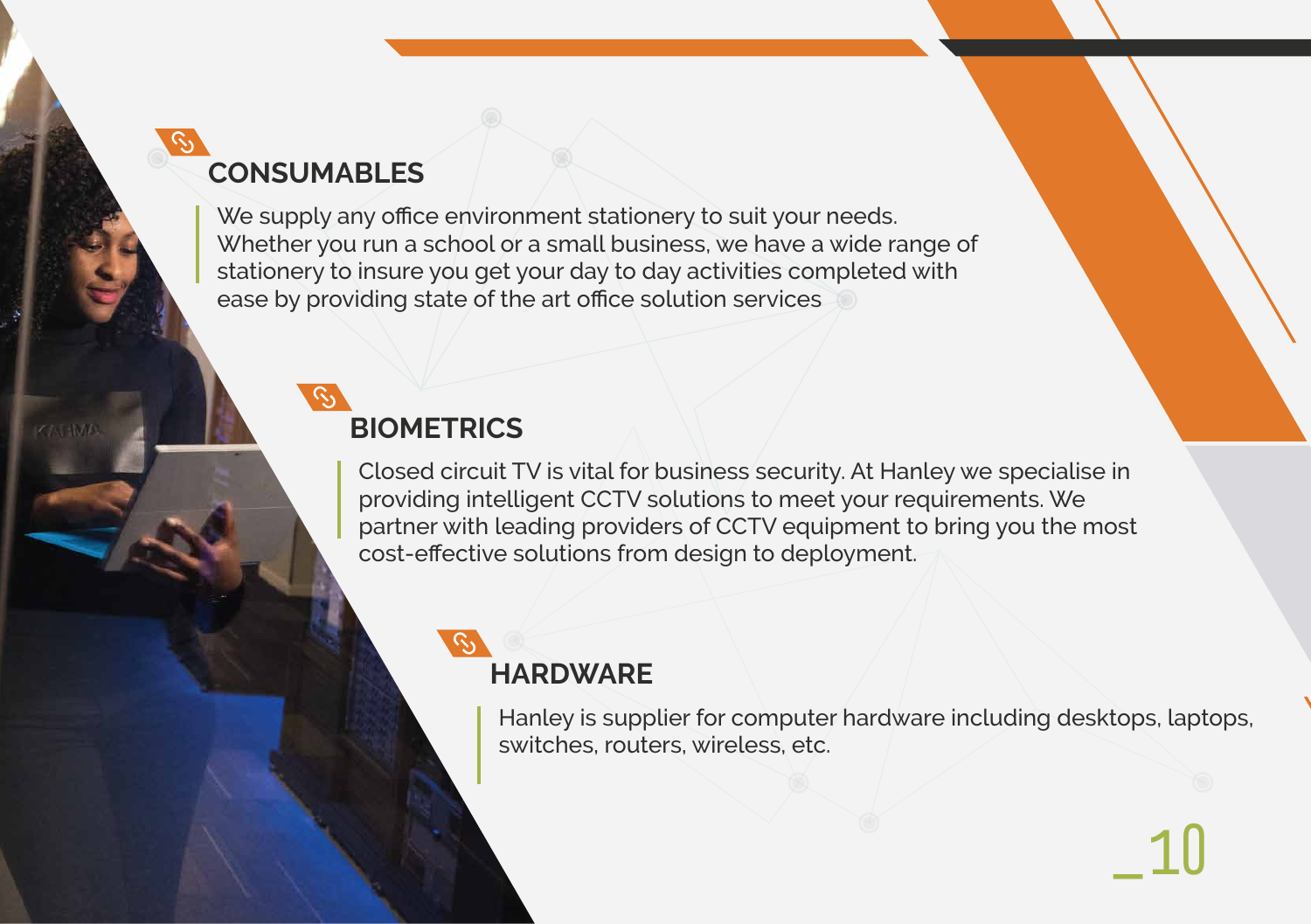

## **Telecommunication**

MPLS Networking is our strong point and tailors a voice and/or data solution that meets not only our customer's specification, but always come in below our customer's expected price point assisting with bottom line savings. Be sure to ask for our many case studies on this topic.

Our voice networks department has the ability to provide Tier 1 communications; these operate on only the best dedicated data platforms that guarantee uptime on an SLA. We provide only the best in HD quality voice (MOS rating 4) with POPI compliant Voice Recording, Caller ID, and many more to help manage risk and reduce overall communication costs. On average, help our customers to save up to 50% on Voice Calls.

We provide Fibre, Microwave, and other Wireless Solutions from speeds of 1MBps up to 1GBps, uncapped and unshaped to our clients.

We boast with various Top South African Companies on our portfolio. We are proud to be associated with various leading Data ISPs and are authorised agents with internal support staff ready to help solve any challenges.

 $\_11$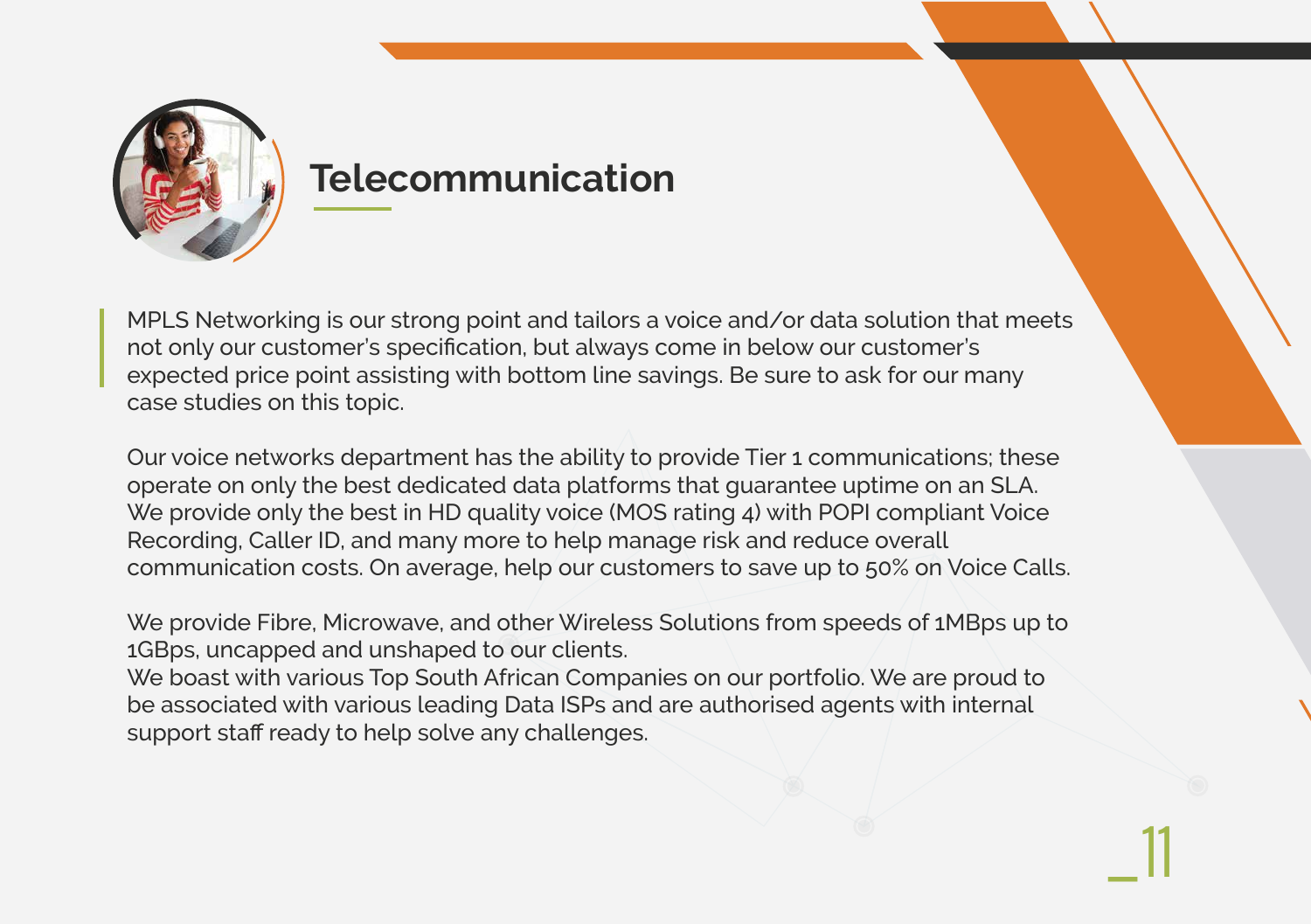

We boast with various Top South African Companies on our portfolio. We are proud to be associated with various leading Data ISPs and are authorised agents with internal support staff ready to help solve any challenges.

Hanley Converged Mobile Data Management Services and solutions to the enterprise market space.

Mobility, IoT and M2M communications are ever increasing and managing this space in any business is becoming a priority.

Hanley Converged Mobile Data Management Services and solutions to the enterprise market space.

Mobility, IoT and M2M communications are ever increasing and managing this space in any business is becoming a priority.

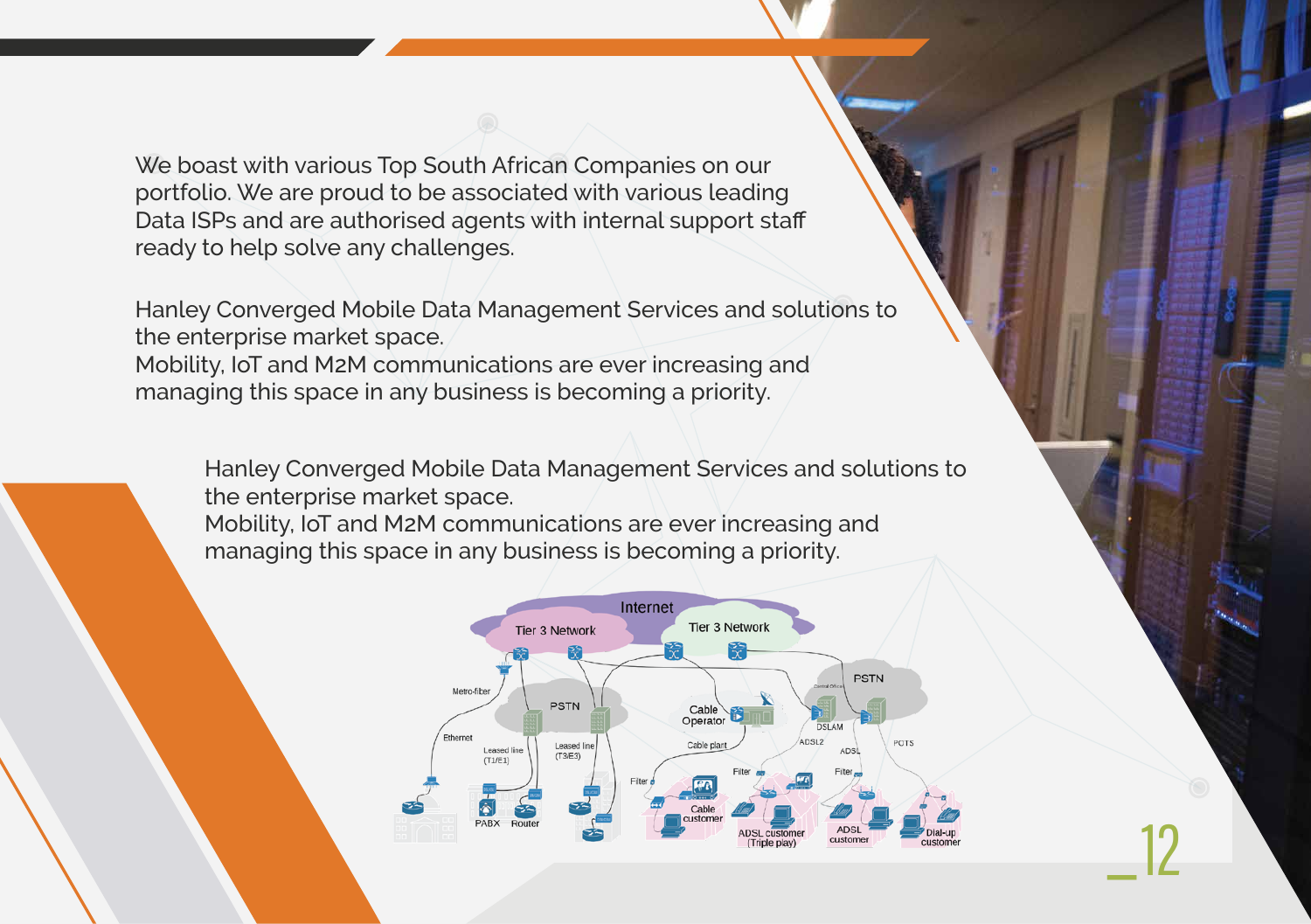

At Hanley Technologies, we do not just design to complete your web design project. As outstanding web designers in South Africa, we plan and execute your website with great precision. We use all tools possible including: is intended to serve as an outline of the company's make-up and a

> We always use industry best standards and practices with focus on 6 main areas:

#### **Best standards and practices**

- **o** Usability **o** Speed **o** User friendliness
- **o** Security **o** Responsiveness **o** Pixel perfect design

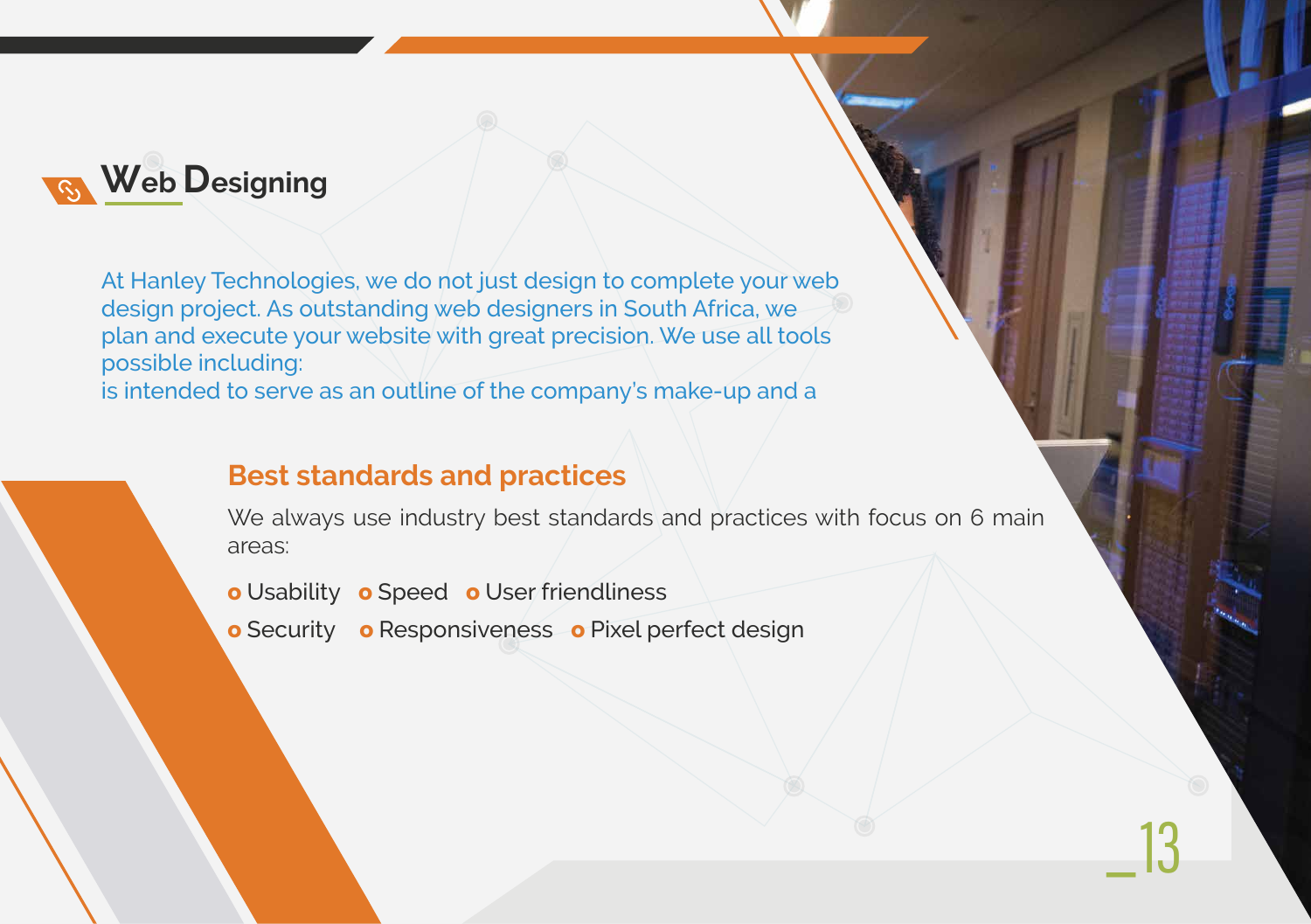

Do you want peace? Would you like stress-free hosting? At Hanley Technologies, we make your website run smooth 24-7, 365;And as a reliable web hosting company in South Africa, we combine security and reliability with affordability.

## **Web Hosting**

KATIMA

#### **Best standards and practices**

- **o** Unlimited web hosting
	- **o** Limited web hosting
		- **o** E-commerce web hosting
			- **o** 24/7/365 Support
				- **o** 99.9% Uptime Guarantee
					- **o** Addon/Parked Domains
						- **o** Anonymous FTP
							- **o** Sub Domains
- **o** FTP Accounts
	- **o** Free Dedicated IP
		- **o** Wordpress Hosting
			- **o** JOOMLA Hosting
				- **o** MySQL Databases
					- **o** Email Hosting
						- **o** POP3 Accounts
							- **o** Web Mail

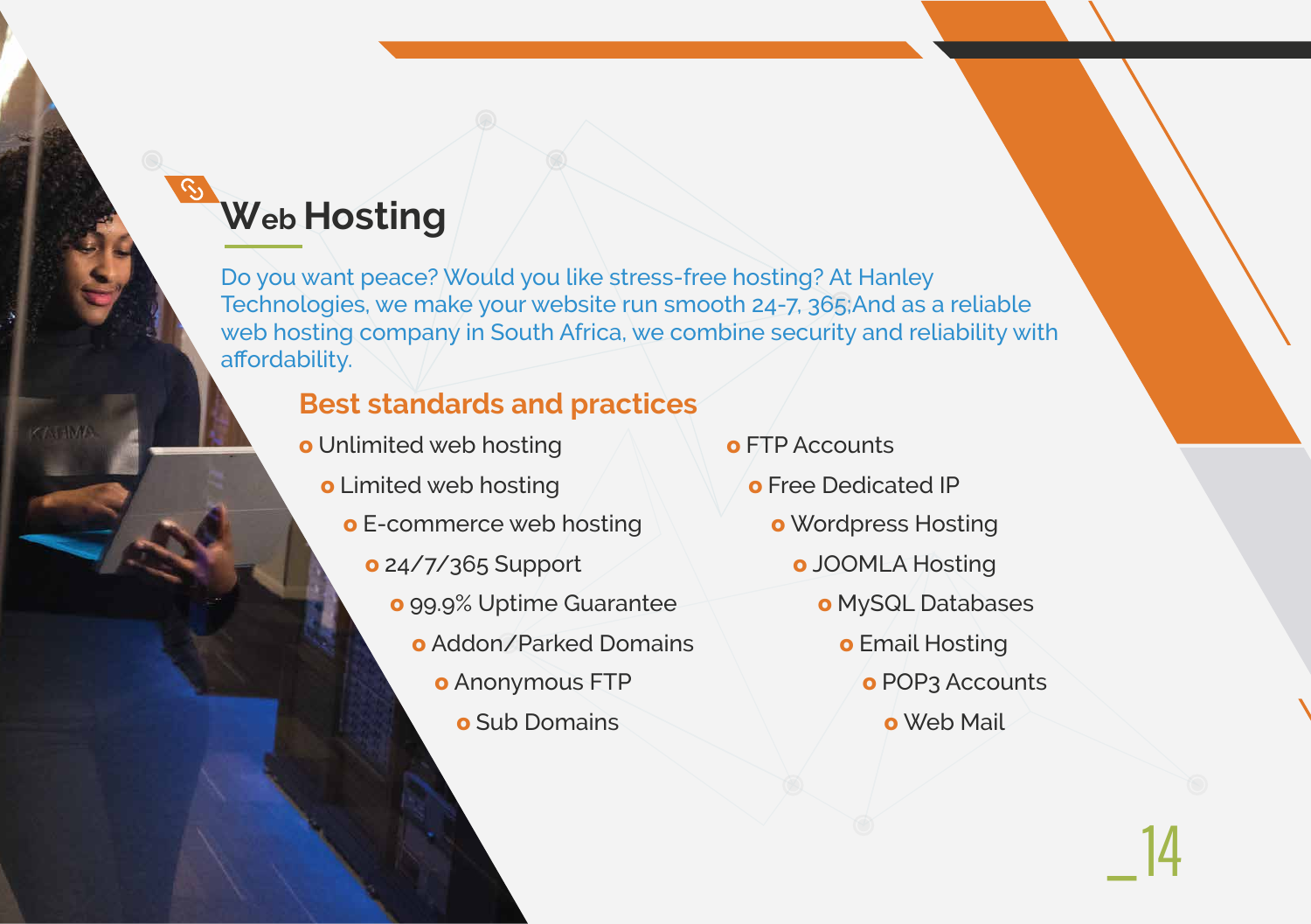

A domain enables you to make your business available online. At Hanley Technologies, we help you get the best domain option for your company that is catchy and easy to remember.

## **Domain Registration**

#### **Our services include:**

- **o** Domain name selection
- **o** Domain locking to avoid illegal transfer
- **o** Domain renewal services
- **o** Domain transfer services

Would you like to make more sells online? An amazing, eyecatching website that cannot sell is like a beautiful car that cannot move. After developing for you an amazing website, your clients now need to find you.

### **Search Engine Optimization**

Our Search Engine Optimization services in South Africa will help clients to find you, and consequently push up your sales. The more people can find you online, the more chances you have in increasing sales.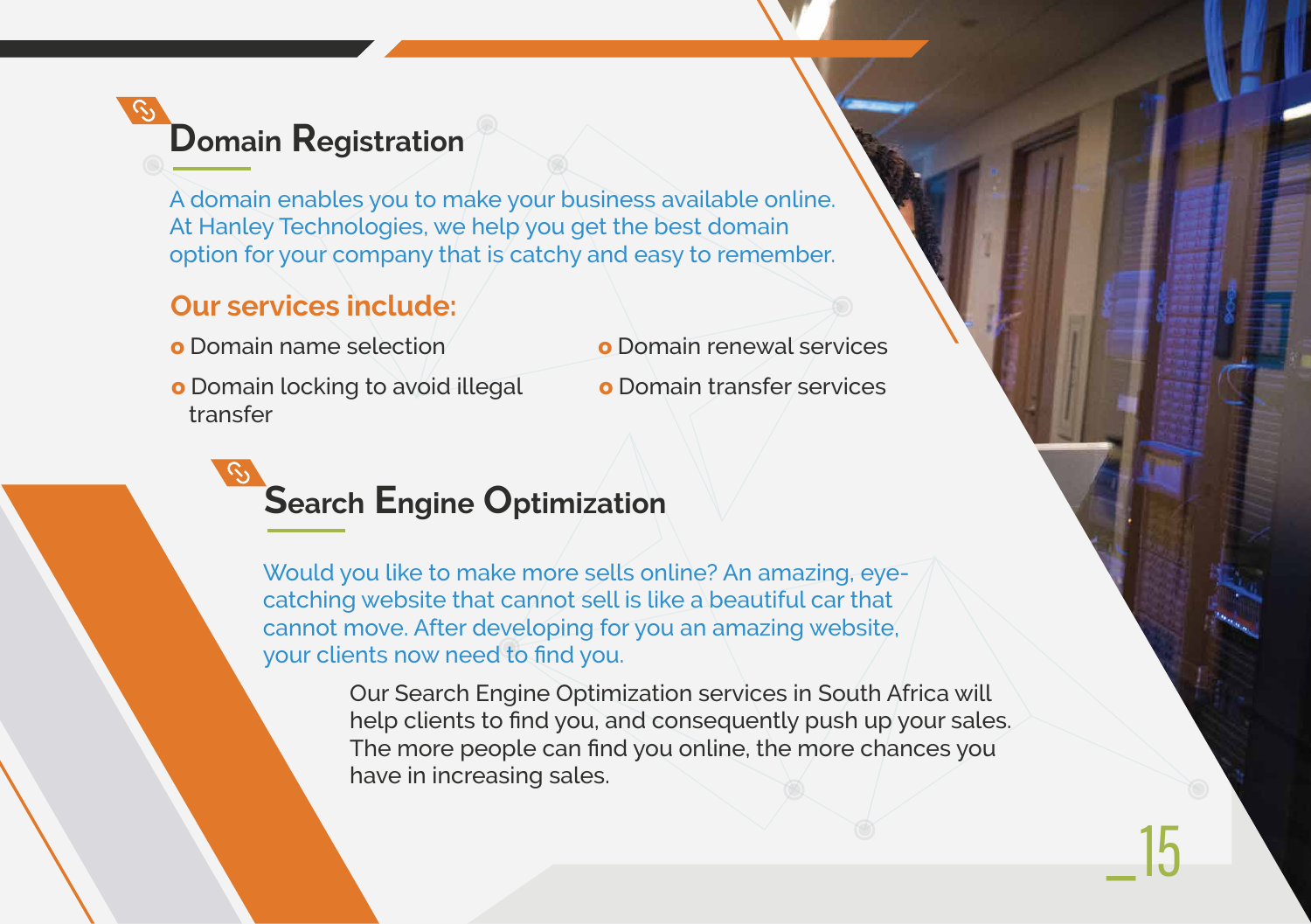$\frac{1}{\pi}$  but over you in the more set  $\frac{1}{\pi}$  and  $\frac{1}{\pi}$  $\epsilon$ catic that cannot sell is like a beautiful cannot sell is like a beautiful car that  $\epsilon$ **Social Media Marketing** Social Media Marketing is no longer an option but necessary for every on-line or offline business. Social media networks are part of our everyday life and for on-line businesses (or websites) it is a great way to:



- **o** Quickly spread the word about a product or service
	- your clients now need to find you. **o** Increase brand awareness
		- **o** Find new customers

KATIMA

## **Social Media Marketing**

- **o** Engage with prospect and current customers
	- **o** Create a community about your product or service
		- **o** Advertise your products or services

#### **Social Media Platforms**

- **o** Facebook Campaign (ads) management o Facebook updating
	- **o** Instagram (ads) management
		- **o** Twitter campaign management
			- **o** Linked in Business Account Management

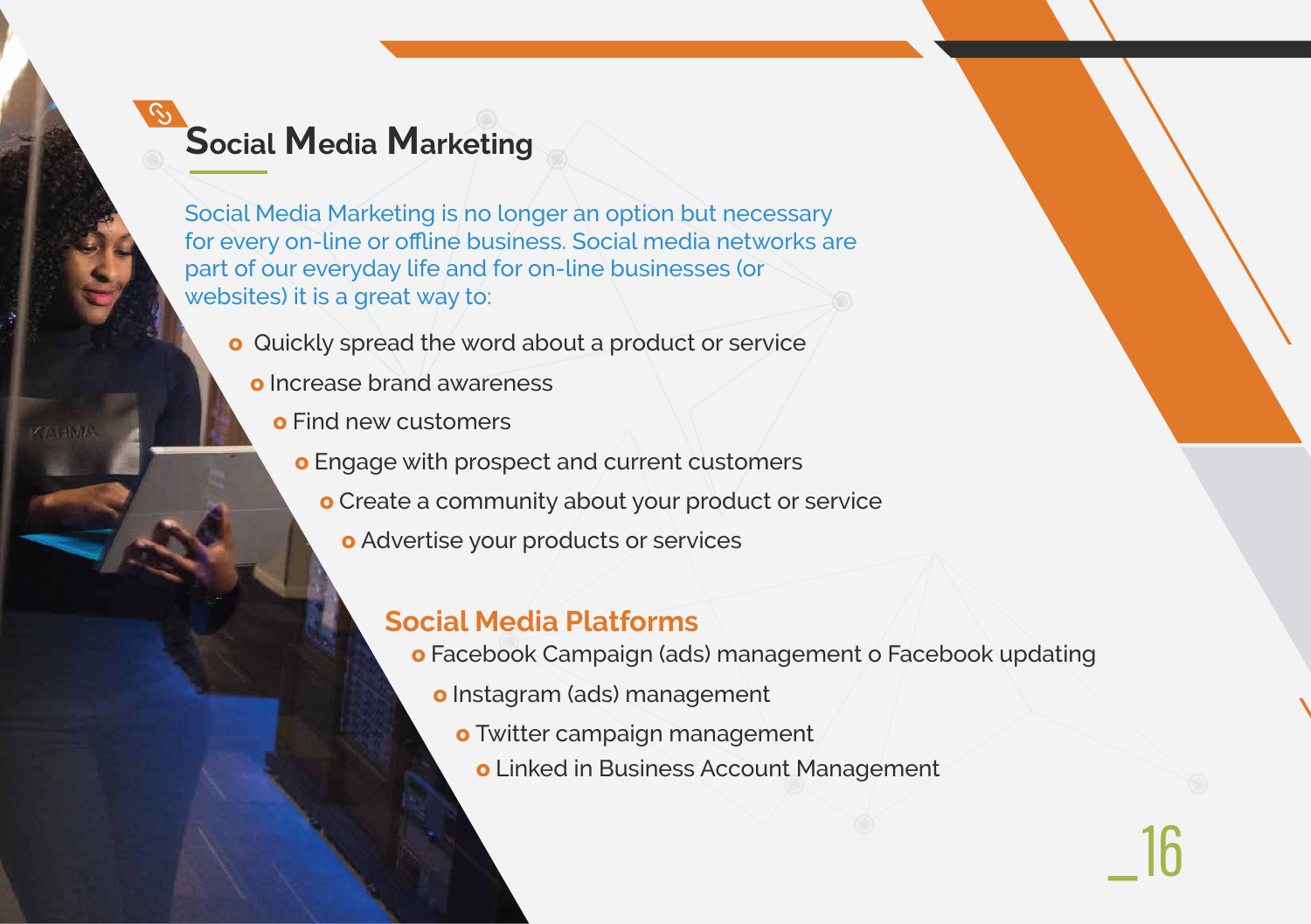$W = \sum_{\alpha} \alpha_{\alpha}$  $\mathcal{C}$  cannot we be a beautiful called that cannot see that can be a beautiful care that the sell is like a beautiful care that the sell is like a beautiful care that the sell is a beautiful care that the sell is a cont can be directed at an american and thoughts, we give **your clients of the find your clients of the find you.** Defining your brand visually with the right elements makes all the difference. At Hanley Technologies, we give you the full branding packages. Our designers are trained to create unique branding

#### **Social Media Marketing Graphic, Digital Designing and Branding**

and identity packages that are memorable and reflect a brand's credibility at a glance. Typography, icons, thoughtful graphic design and even the color palette are all carefully crafted to tie together a diverse selection of branded assets

#### **Our services include:**

- **o** Logo Design
- **o** Corporate Branding
- **o** Company Profile Design
- **o** Business cards
- **o** Banners
- **o** Publication & Magazine Design
- **o** Digital Art and Illustrations
- **o** Posters and Fliers
- **o** Brochures and Advertising materials.
- **o** Visual Communication



 $\_17$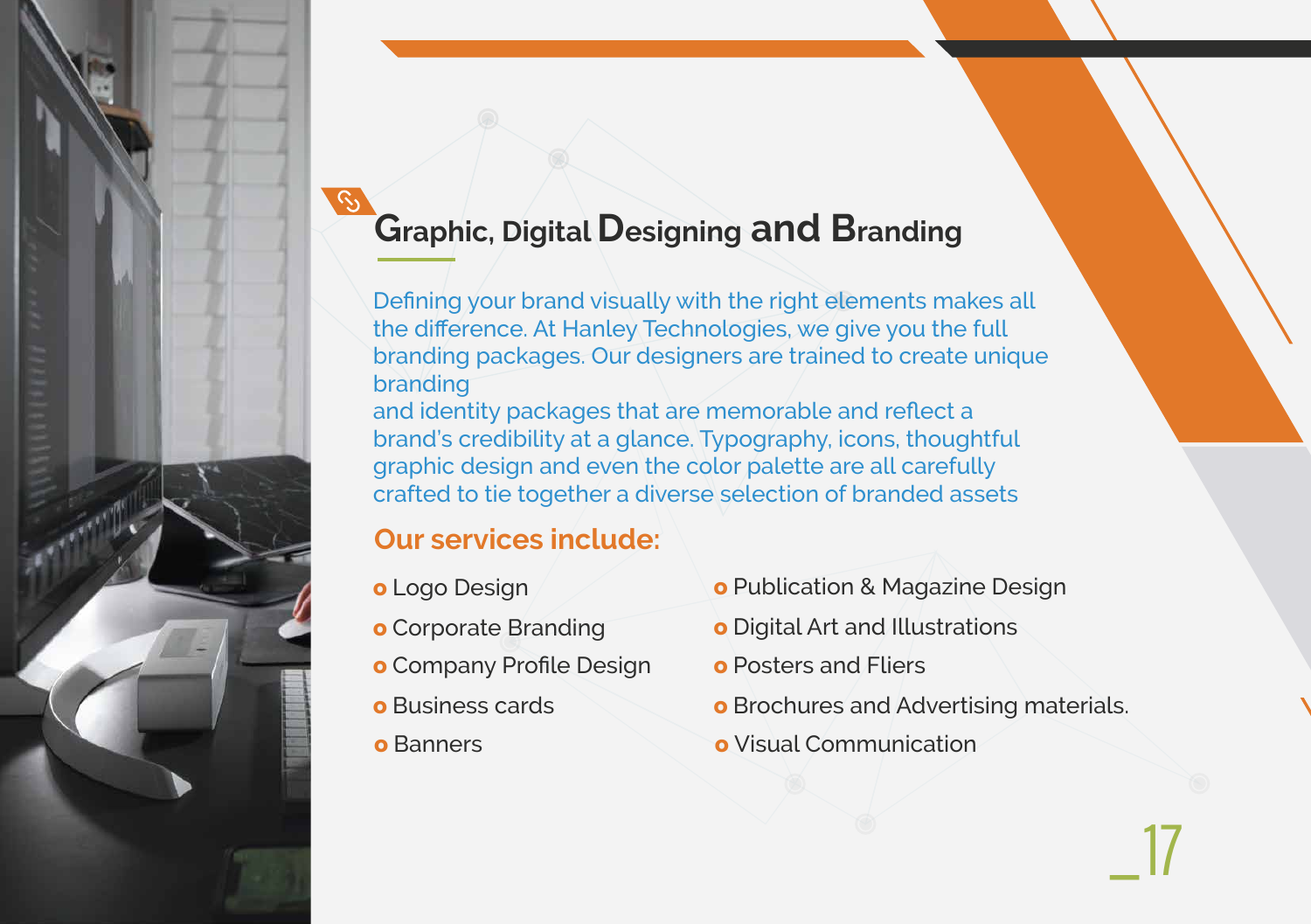

As a search-oriented and design driven website development company in South Africa, we assist you to develop amazing websites with great content. Our content assists you to effectively develop your website, blog or social media.

Google, other search engines and users no longer tolerate websites that have content that is not of top quality and it is our job to make sure that your website's content will stand out

## **Content Marketing**

#### **Hanley Technologies helps you to develop:**

- **o** Content good for search engines
	- **o** Content good for users
		- **o** Content to help you reach out to your clients with carefully selected words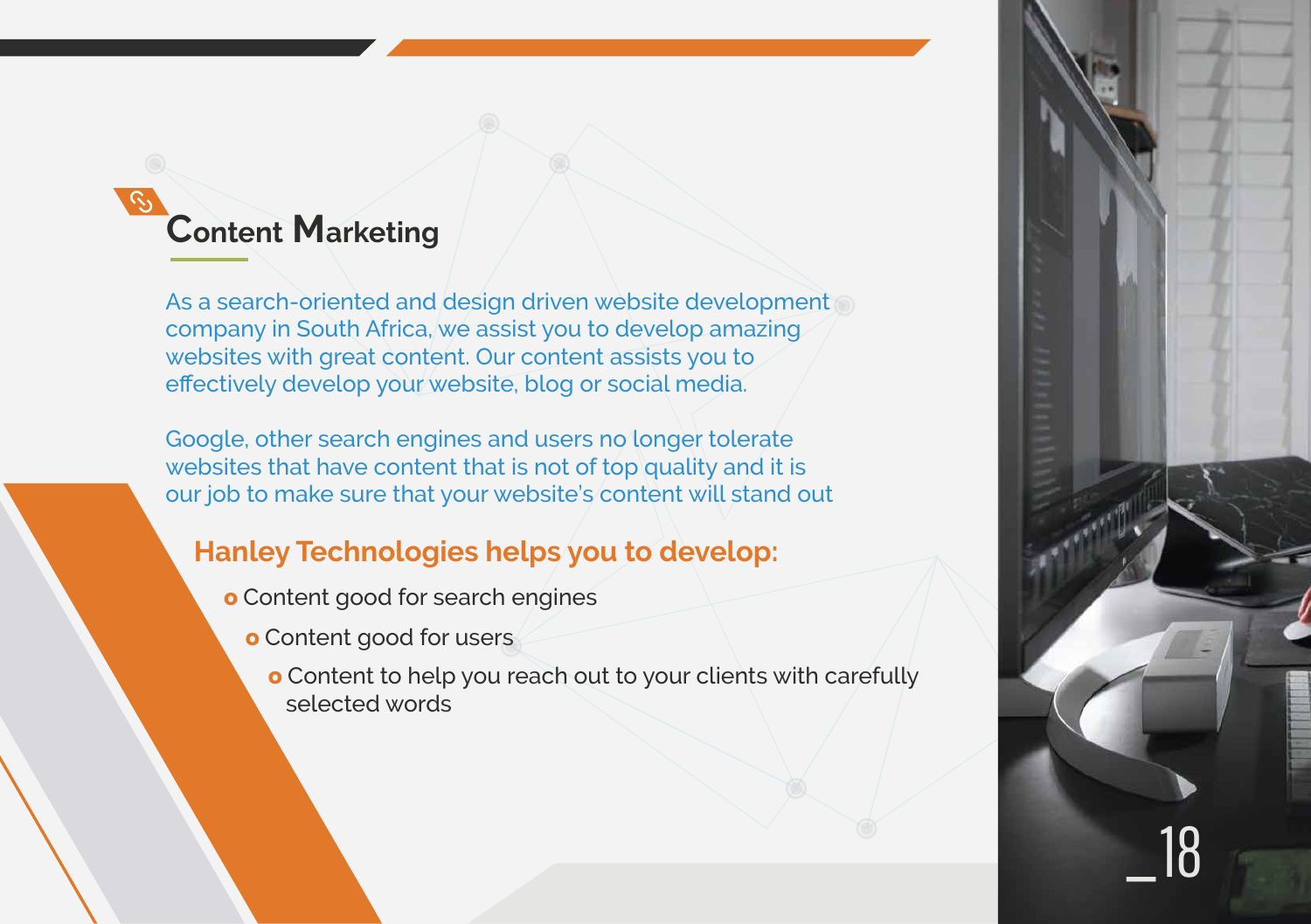## **Software Development Mobile Apps**

 $\ket{\mathbb{Q}}$ 

\_

Transformation of a great innovative idea into a profitable product is challenging. Hanley Technologies takes care of all aspects of the product development cycle including R & D, prototyping, development, testing, maintenance, and support. Depending on the area of application, we adapt software products to multiple platforms, devices, and databases.

Mobile marketing is about promoting your business through all available mobile channels and this includes mobile friendly websites and the various mobile markets.

#### **Our developments include:**

- **o** Monitoring and evaluation tools
- **o** Responsive mobile applications
- **o** Other custom software

- **o** More subscribers
- **o** More social followers
- **o** Additional revenue from selling the app (if you choose to sell the app)

More and more people are using their mobile to make purchasing decisions and having a mobile website is a must. Many people are looking for information using their mobiles and statistics show that if they visit a website that is not mobile optimised; they exit and never visit again. As Google mentioned in one of their latest surveys about mobile: mobile marketing isn't an option but it's an imperative for every business.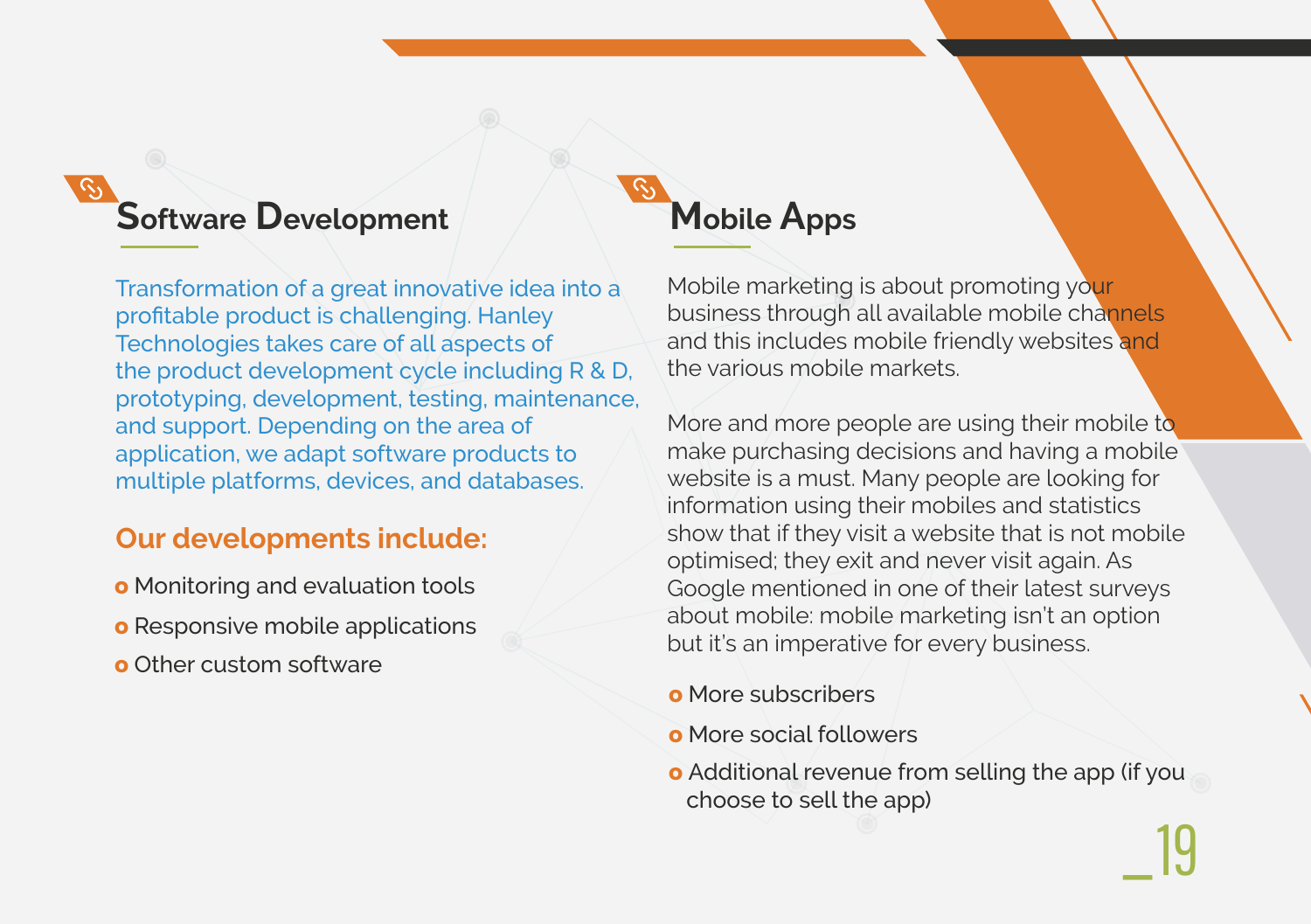

They say a picture is worth a thousand words. At Hanley Technologies, we believe there is one thing the photograph must contain, the humanity of the moment.. We dedicate time and ensure that everything is in place before we start taking photos. As the interior photography experts in South Africa , we shoot till you are satisfied. Attention to detail is our tenet.

### **Digital Professional Photography**

- **o** Billboards
	- **o** Websites
		- **o** Branding

Our expert photographers will advise you on the kind of photography you need depending on the use. We shoot, resize and edit images for purposes including:

#### **Goal oriented photography**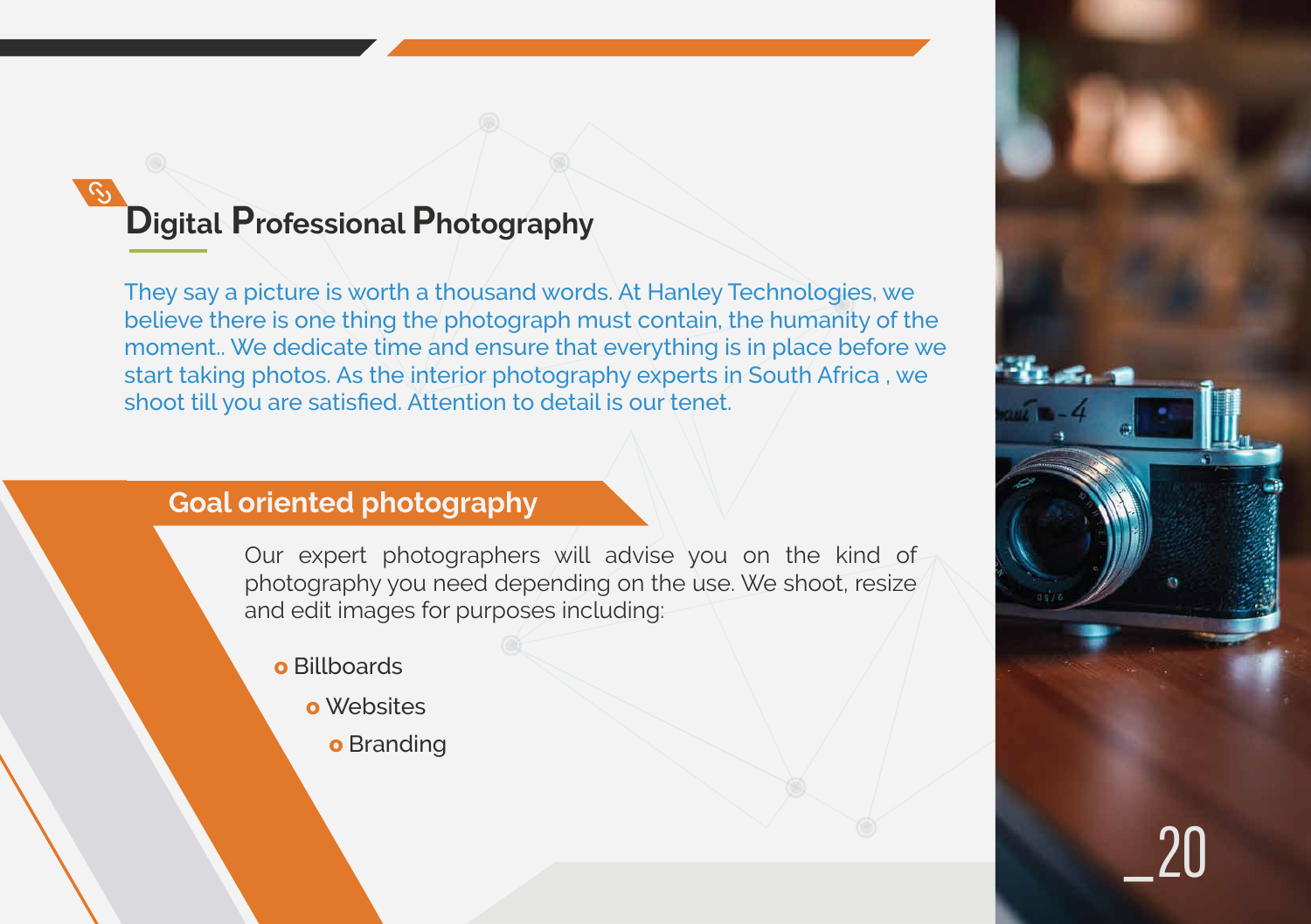

Our Videography & Motion Graphics services include:

- **o** Corporate presantations
	- **o** Social Media Campaigns
		- **o** Television Ads
			- **o** Brand/Product Promotions

#### **Types of photography**

### **Videography & Motion Graphics**

Its 2020 and one of the most effective way to market and advertise your products is by runing video campains either through google, social media platforms or television, Hanley Technology team will help you deliver complex ideas in an easy-to-understand way by creating high quality Videos and Motion graphics .